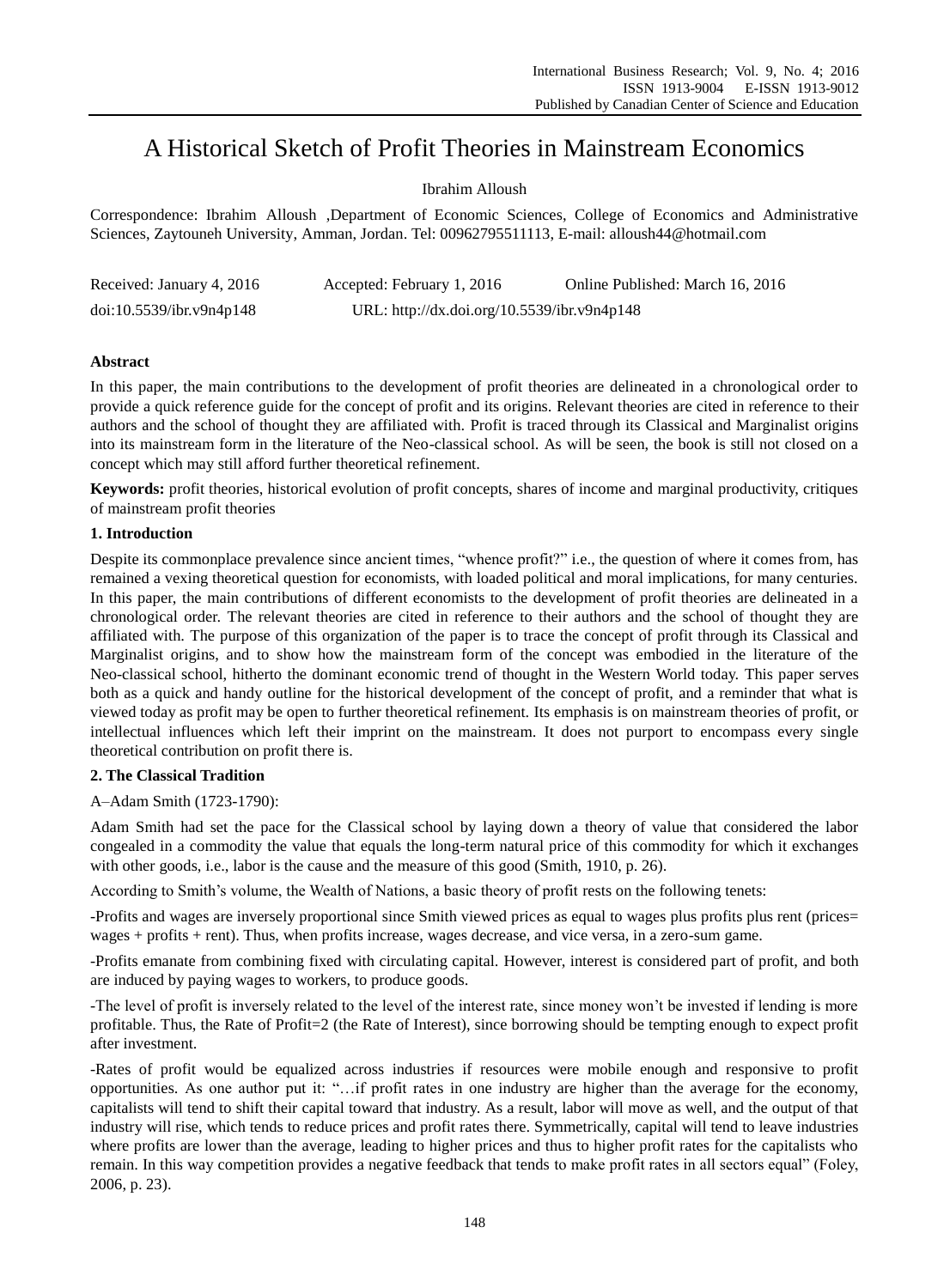-The rate of profit would fall with the progress of capital accumulation. This is not due to diminishing returns, but to the increase in wages as demand for workers rises in the process of capital accumulation, and due to the increase in rent as land becomes increasingly privately owned. Evidently, Smith is implicitly holding technological progress constant in this formulation.

-The receipt of profits by capitalists is a justified reward for their saving and risk-undertaking. This last precept, in fact, was a generally held belief in the Classical tradition, until Karl Marx.

B-David Ricardo (1772-1823):

In his Principles of Political Economy and Taxation, his major contribution to economic theory:

-Ricardo agreed with Adam Smith on notions like profits and wages being inversely proportional, on rates of profit tending to equalize across industries, and on profit falling with increased capital accumulation.

-Nevertheless, Ricardo had a different set of reasons than Smith for believing that the general trend for profits would be falling downwards. Those were the same reasons which led him to his famous theory of a "Stationary State" for the economy. Namely, he held that high profits would lead to high savings, therefore, high investment, leading to a higher supply of capital, therefore a higher wage fund, leading to an increase in population, which causes food to be produced on less and less fertile lands and inducing diminishing returns, leading eventually to higher production costs in terms of wages and rent.

Subsequently, and starting from Smith's premise that prices  $=$  wages  $+$  profit  $+$  rent, it follows from the paragraph above that an increase in wages and rent would cause profits to decrease, which causes investment to decrease, and therefore economic growth.

Less economic growth would lead to even lower profits, causing investment to come to a standstill, curbing any growth whatsoever in the wage fund, which reduces population growth to zero, as the whole economy slips into this Ricardian "Stationary State".

-The conversion of circulating capital into fixed capital increases productive efficiency. This will be brought about by a rise in real wages which leads to a preference of capital-intensive over labor-intensive production techniques. Under conditions of free competition, therefore, the amount of capital per unit of labor will decrease in money terms. As Pierro Sraffa put it: "…measured in money of constant purchasing power, a rise in wages would raise the price of labour-intensive goods relative to the price of capital-intensive goods or, to put it differently, lower the relative price of capital-intensive goods. Since average prices are being held constant, it is true by definition of an arithmetic average that a commodity produced with an average ratio of capital to labour and so ad infinitum, will not alter in price as a consequence of an increase in wage rates" (Blaug, 1977, p. 97). Thus, this conversion into capital-intensive production methods will lengthen the average period of production (the so-called Ricardo Effect). Capitalists, henceforth, would have to be compensated for the elapse of a longer period before their investment gives yield.

-Implicit in all of the above, still, is a theoretically more sophisticated version of the Labor Theory of Value.

C–Nassau Senior (1790-1864):

Nassau Senior's major contribution to economic theory was his Outline of the Science of Political Economy. His theory of profit can be gleaned from that volume as follows:

-The third of Nassau's four postulates for economics lays the basis for his theory on capital and investment. This third postulate states "that the power of labour, and of the other instruments of production which produce wealth, may be indefinitely increased by using their products as means of further production" (Senior, 1872, p. 22). The implication here is that more capital could be obtained by refraining from consumption in the present to obtain more goods and services to consume in the future. Such an exercise necessarily involves abstinence, and elongates the span of the process of production.

-Although Nassau Senior is not as well-known as Smith or Ricardo, he had two major contributions on the theory of capital:

a–the relationship between capital and abstinence is one of mutual dependence: abstinence creates capital according to Senior, and capital remunerates abstinence with profit. It is noteworthy that while this theory is still cost-oriented, it considers capital a distinct factor of production, in and of itself, which incurs a distinct cost element.

b-a new idea in economics is the productivity of waiting. Return on capital, i.e., profit, is related as well as the productivity of waiting and to the real cost or disutility of waiting, thus providing a base for explaining the demand for capital.

-One problem that arises with Senior's contributions, however, is that if profit is to be viewed as a reward for savings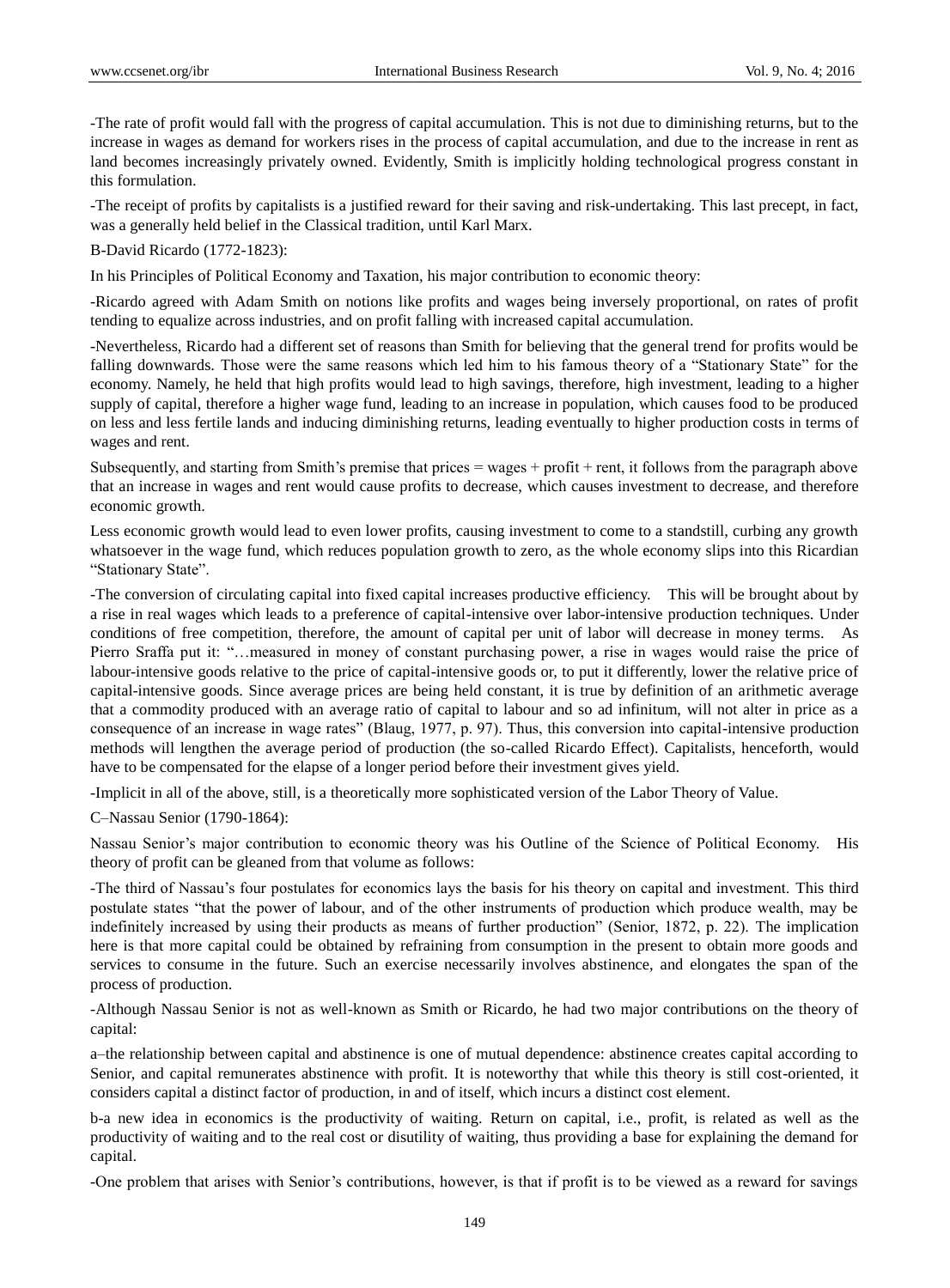(abstinence), the latter does not necessarily imply disutility for individuals in very high-income groups whence a great deal of savings emanate. Still, an analogy for the disutility of abstinence for individuals can be drawn for corporations having to choose between distributing and retaining profits, where more distributed profits per share contribute to increasing market demand for company stock, which implies a measure of financial disutility in the present.

D–John Stuart Mill (1806-73):

-In his Principles of Political Economy, Mill agreed with Senior that profit is the remuneration of abstinence (Mill, 1923, p. 171). Yet, he did not consider capital a separate factor of production. To Mill, it merely sets labor into motion.

- Mill's basic contribution to the theory of profit was his differentiation between net profit and interest as returns on two distinct activities.

-Mill believed that rates of profit are equalized among sectors of the economy under competition, that they are dependent on the size of sales and the wage rate. However, he disregarded the role of capital in improving the efficiency of labor.

-Mill embraced Ricardo's belief that profit rates would fall in the long-run, and for the same Ricardian reasons: population growth, high rent, and the "Stationary State".

E–Karl Marx (1818 – 1883):

-In Marx's Das Capital, profit emanates from the concept of "surplus value":

a- in keeping with the Classical tradition, the value of any commodity equals the value of labor power congealed in it, to be termed (v).

b-the value of labor as a commodity equals the value of subsistence goods necessary to reproduce it (see volume 1 of Capital, p. 171).

c-laborers receive in wages only the value of subsistence. The rest goes to the capitalist. Thus, the total value of a commodity is Total Value TV =  $\vec{c}$  + v + s, where  $\vec{c}$  is depreciation, v is variable capital, i.e., the wage fund in classical terminology, and s is surplus value. Since depreciation c' only adds to total value an increment equivalent to the fixed capital used up in the production process, surplus value is equal to the difference between the value a laborer contributes in the production process, i.e., the value of a commodity, and the cost of producing labor power. As Marx puts it in Chapter Eight of Volume One of Das Capital: "The labourer adds fresh value to the subject of his labour by expending upon it a given amount of additional labour, no matter what the specific character and utility of that labour may be. On the other hand, the values of the means of production used up in the process are preserved, and present themselves afresh as constituent parts of the value of the product; the values of the cotton and the spindle, for instance, re-appear again in the value of the yarn. The value of the means of production is therefore preserved, by being transferred to the product".

-According to Marx, the rate of surplus (profit, exploitation) =  $\vec{s}$  = s/v.

-The rate of profit amongst industries is equalized, s/(c+v), where c is non-labor costs.

-Marx believed that the market will transform values into prices that differ from labor-determined values of goods. This was necessary to explain why surplus values among industries differ, while rates of profit are the same. That is, why s/v  $\neq$  s/(c+v).

The rate of profit depends on the rate of surplus value, on one hand, and on the ratio between constant and variable capital on the other hand.

- The general rate of profit in the economy will fall as more variable capital is transformed into fixed capital, leading a drop in  $s/(c+v)$  since only variable capital creates surplus value, or profit, while c contributes to total value only additively.

-Marx was a Classicist in the notions he borrowed from Smith and Ricardo. However, he was an anti-Classicist in employing such notions against the capitalist system that Classical economists championed. His theory of surplus value, for example, rests solemnly on the Classicist Labor Theory of Value.

#### **3. The Marginalists' Reaction**

Since the beginning of the 1870's, a new method of analysis was being born into the world of economic theory at the hands of the Marginalists. These economists noted that a larger wage fund does not necessarily cause the value of a commodity to increase, never mind an increase in surplus value. To be fair, Marx proposed a generalized labor theory of value, where products attain worth that is socially and historically determined. For him, it is not the amount of physical labor that is expended in each unit of a good that determines its value, but the amount of socially-necessary labor. Still,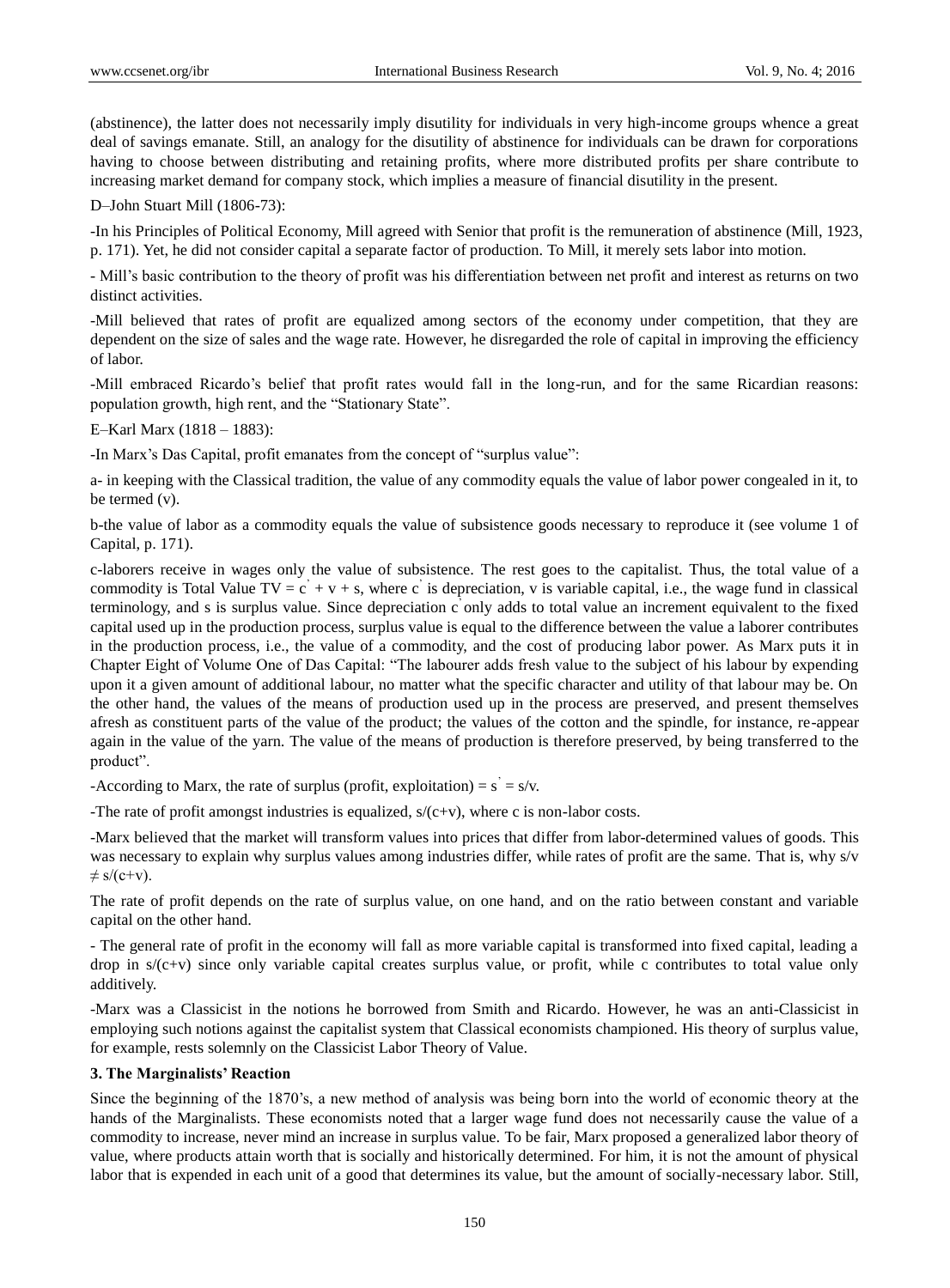a labor theory of value lacked generality, according to Marginalists, since it stands deficient in explaining the value of natural endowments such as raw oil and metals, not to mention land, and other resources whose supply curve is perfectly inelastic.

At the onset of their efforts, the Marginalists sought to explain value in terms of the products' utility, not cost of production. Similarly, the value of a factor of production is related to the utility of the final products it helps produce, not the cost of producing this factor, according the Marginalist school of thought.

Along the same lines of thought, the Theory of Imputation was developed by the Austrian School, for example, Carl Menger (1840-1925) and Friedrich von Wieser (1851-1926):

-Menger established a theory of negative imputation (of opportunity costs), where a factor of production is evaluated by deducting the value of the good which is NOT produced due to the absence of this factor of production.

-Wieser reversed the approach and tried to evaluate "higher order" products, i.e., capital goods, by calculating the value of the additional final products created by the addition of one unit of the factor of production.

A-Eugen Böhm Ritter von Bawerk (1851-1914), otherwise known as "Böhm-Bawerk":

-Böhm-Bawerk's contribution lied in his own solution or answer to the Theory of Imputation. He was trying to explain the return on capital, to come up in the process with the Agio Theory of Interest that tackled remuneration to capital relative to other factors of production in terms of preference for present over future consumption which carries a premium that is represented by interest as an equilibrium price.

-Return to capital, according to Böhm-Bawerk, is related to: a- the greater productivity brought about by the method of roundabout production, and b- time, i.e., the delay in consumption inherent in round-about production (Böhm-Bawerk, 1959, pp. 273-89). As Böhm-Bawerk puts it in The Positive Theory of Capital (1889): "The disadvantage connected with the capitalist method of production is its sacrifice of time. The roundabout ways of capital are fruitful but long; they procure us more or better consumption goods, but only at a later period of time" (Book II, Chapter II).

- Profit is proportional to the amount of capital invested. It arises because higher-order goods are future commodities. Future commodities are inferior to present commodities. Thus, profit is the financial return to businessmen for transforming cheaper future goods into more expensive present goods.

-"Profit is therefore a price agio which appears in exchange transactions between capitalists, on one hand, and workers and landlords who own the original means of production, on the other" (Rima, 1978, p. 241).

B–Philip Wicksteed (1884-1927):

-The laws of return on inputs are different when these are variable than when they are fixed (Wicksteed, 1935, p. 529).

-There are increasing returns to scale when an increase in inputs leads to a more than proportionate increase in output, constant returns when output increases in the same proportion as inputs, and decreasing returns when output increases in a lesser proportion than inputs.

-Wicksteed argued that each factor of production is rewarded an amount that is equivalent to its average marginal productivity. Therefore, if each factor is rewarded according to its marginal productivity, the total product would be exhausted.

#### C–John Bates Clark (1847-1938):

-Marginal physical product (MPP) could be transformed into a marginal revenue product (MRP) by multiplying it with price. This calculation is necessary to determine conditions of maximum profit for firms.

-Under conditions of perfect competition, factors of production will be hired until the MRP of an input unit is equal to the price of hiring this input unit. That is, labor will keep on being hired until the wage rate is equal to the MRP of the last labor-hour hired by the employer.

-Clark's other significant contribution to theory of profit, besides refining the Theory of Marginal Productivity, was his portrayal of profit as a result of disequilibrium in a dynamic economy where changes in supply and demand conditions induce abnormal profits or losses. In his Essentials of Economic Theory (1907), Clark distinguishes between two sets of economic laws, static and dynamic, to argue that it was only under dynamic conditions that pure profits emerge. This set the stage for the later distinction between returns resulting from entrepreneurship, per se, and returns resulting from exogenous factors, including innovation.

D–Knut Wicksell (1851-1926):

-Still concerned with profit-maximization, Wicksell (1934) argued that increasing, constant, and decreasing returns to scale cannot prevail under free competition. He held that firms will achieve optimum size and, therefore, will be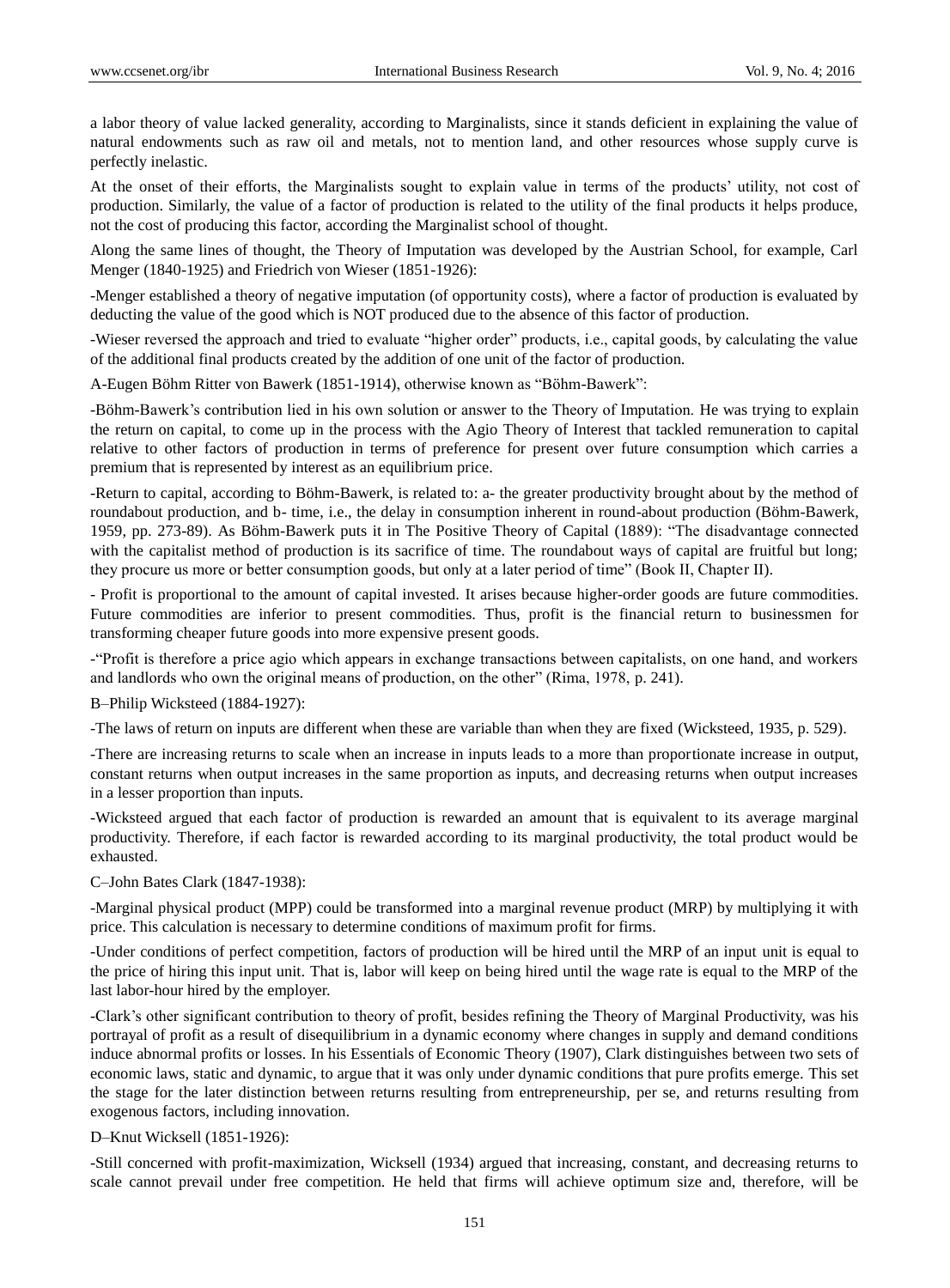operating under conditions of long-term constant cost (Wicksell, 1934, pp. 126-31).

-Thus, increasing, decreasing, and constant returns to scale are merely three stages in the firm's long-run cost curve.

-Maximum profit occurs where the long-run marginal cost curve (LRMC) equals long-run marginal revenue (LRMR). Thus emerges the familiar MR=MC rule for product markets.

## **4. Neoclassicism**

A-Alfred Marshall (1842-1924)

-Marshall was the scholar responsible for synthesizing the Classical and Marginalist traditions methodically. He had offered a general theory of returns. The essence of this theory, that applies to capital and its returns as well, is the integration of the forces of supply and demand, and determining the value and return of capital by the interaction of supply and demand forces.

Behind supply lies the upward-sloping marginal cost (MC) curve. Behind demand lies the downward-sloping marginal revenue product (MRP) per unit of input, which is downward-sloping. The point where this pair of curves intersect for each input determines the wage, rent, or interest rate (Marshall, 1920, p. 577).

-As for profits, Marshall envisaged those as the residuals left over for entrepreneurs after wages, rent, and interest are all paid out. Profit, then, represents the "wages" of managerial servants of enterprises, i.e., entrepreneurs. It is the kind of return associated with that organizational endeavor as a separate factor of production.

-Marshall's originality manifests itself in his ability to intertwine the role of both elements, cost and utility, in the profit-maximization process. Thus, he extended the application of the profit-maximization rule (MR=MC) for input markets.

B–After Alfred Marshall:

-After Marshall, most additions to the concept of profit had to do with the particular conditions of profit-maximization under monopoly and oligopoly for example, or under different institutional arrangements in Managerial Economics, etc... That is, the moral and political justification for profit itself was no longer a problematic issue for mainstream economics. However, the exact sources of profit, especially abnormal profit, remained a vexing question.

-Some economists like Joan Robinson (1903-1983) associated profit with monopoly power. Others like Joseph Schumpeter (1883-1950) associated profit with innovation, which was no longer a force for equilibrium, but disequilibrium with Schumpeter, fomenting what he considered "creative destruction" and re-birth. Other economists, still, associated profit with risk and uncertainty, especially unanticipated uninsurable risk, as a separate form of risk in and of itself. One pioneer of this line of thought was Frank H. Knight (1885-1972). In fact, the jury is still out on the relative weight of each of these factors in profit-making.

-This is not to say, however, that this thorny question has been satisfactorily settled as the issue resurfaced in 2014 with the English translation of Thomas Piketty's book Capital in the Twenty-First Century in which he basically provides overwhelming statistical support from many countries to the historical claim that shares of income change in accordance with the shifting balance of political and social power in society, not some impersonal Neo-Classicist models. Piketty argued that concentration of wealth is an inevitable feature of capitalism resulting from the rate of return on capital growing faster than the rate of economic growth, thus reopening a whole can of worms dating back to the onset of the Industrial Revolution.

### **References**

Blaug, M. (1977). Economic Theory in Retrospect,  $4<sup>th</sup>$  Edition, Cambridge University Press.

- Böhm-Bawerk, E. (1959). Capital and Interest, *2*, Positive Theory of Capital, trans. G. D. Hunke, South Holland, Ill., Liberaterian Press.
- Clark, J. B. (1907). Essentials of Economic Theory, As Applied to Modern Problems of Industry and Public Policy, The Macmillan Company, (available on the internet).
- Ekelund, R. B., & Hebert, R. F. (1990). A History of Economic Theory and Method, 3<sup>rd</sup> ed., McGraw-Hill Publishing Company.

Marshall, A. (1920). Principles of Economics,  $8<sup>th</sup>$  ed., London: Macmillan & Co..

Marx, K., & Capital, T. (1883). From the 3<sup>rd</sup> German ed. (1883) by Samuel More and Edward Eveling, and edited by Fredrick Engels, (1959). Moscow: Foreign Publishing House, *1*.

Foley, D. K. (2006). Adam's Fallacy: A Guide to Economic Theology, The Belknap Press of Harvard University Press.